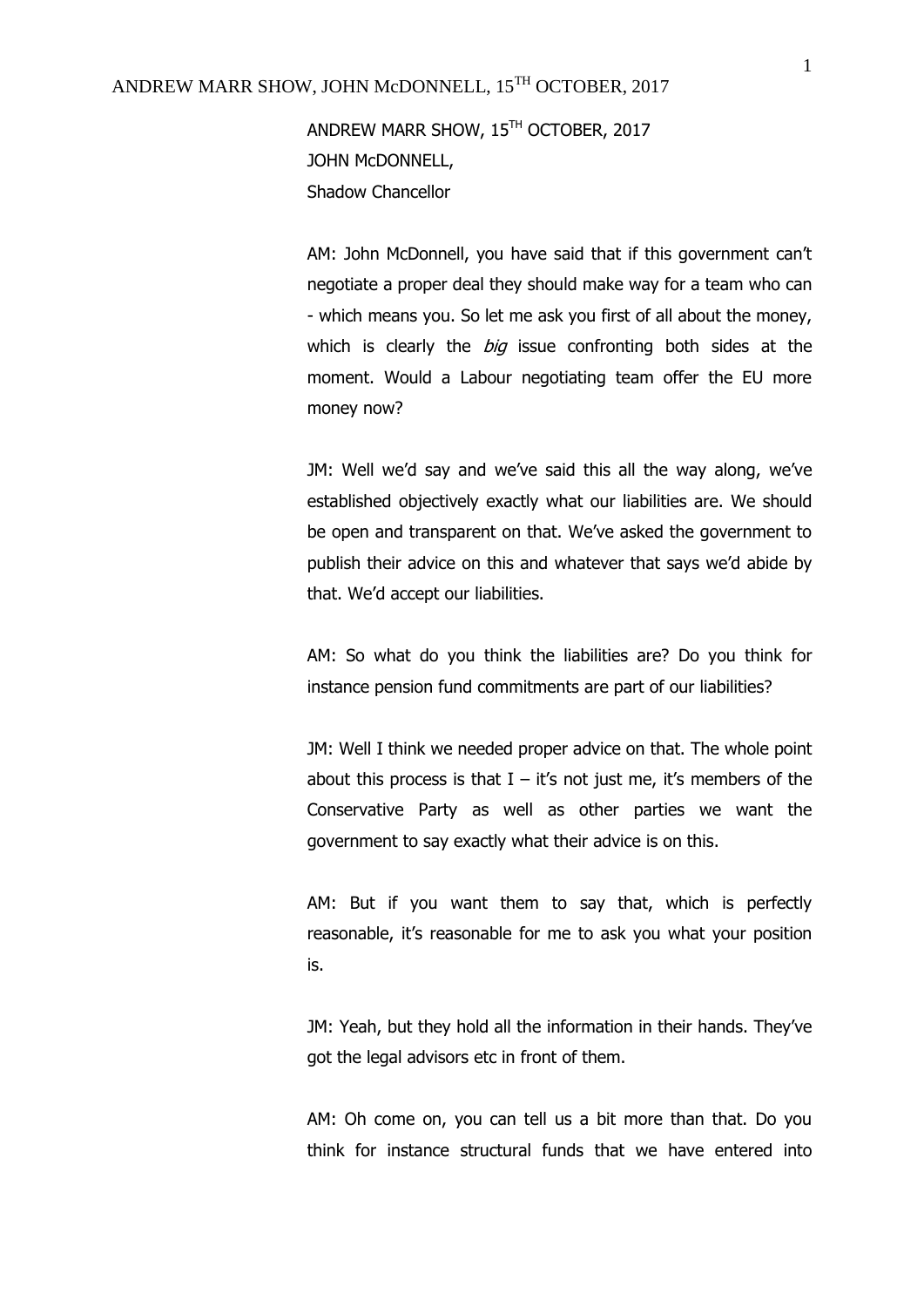before the – while we were members of the EU are things that we obligations for?

MD: We've said already we'll live up to our liabilities and if that is pension funds –

AM: Structural funds, pension funds, obligations from overseas aid.

JM: Well that's exactly – that's exactly why we need the legal advice that the government has got published so we know what legally we're obliged to pay for. Until we get that we can't even make an assessment. That's not a difficult question for me.

AM: Keir Starmer says this must be spelt out. We must be absolutely clear about it.

JM: Yeah, of course it does.

AM: All I'm saying is that if that's the case for the government team we need to know what the Labour position is as well.

JM: Listen, Andrew, this is the point I'm making. They're in government, they have the lawyers advising them. Civil servants, objectively advising them exactly what the legal position is. And we're saying to them publish that and let's do this on a cross party basis and we then know exactly what our legal liabilities are, then we can say to the European Union this is what our liabilities are and we'll pay for them.

AM: So if it turns out that it's something like 60 billion extra pounds Labour will be prepared to pay?

JM: I don't think it is anywhere near that.

AM: But you don't know, you haven't the advice, it might be. It might be a hundred billion.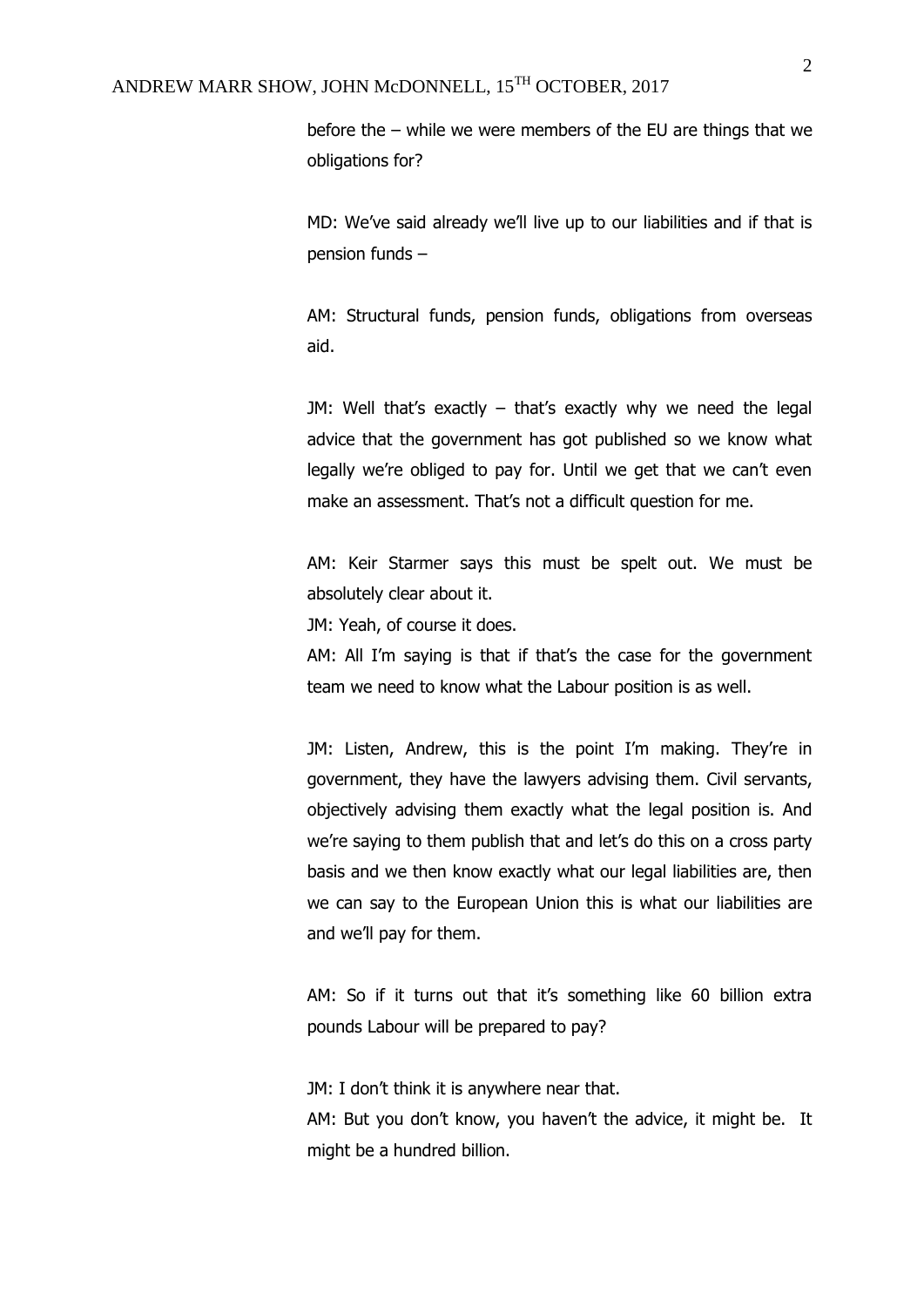JM: That's what I'm saying. I can't see it being that much objectively myself, just standing as an external observer. But what's wrong with just publishing the information? Because then we can say to our European partners this is exactly what our lawyers are telling us and that's what we'll stick to.

AM: And if you see those commitments there, you will pay that price?

JM: Oh, if they're legal liabilities we have to and we've always said that, but let's have that proper advice.

AM: So it is at least from your point of view as an observer, perfectly possible that at the moment we have much, much higher legal obligations to pay to the EU than has been announced so far?

JM: I can't say that. I can't say that because I'm saying to government –

AM: You must know it's possible.

JM: No, I don't think – my own view, and I'm just coming at this from what information we have before us, I think some of these figures have been inflated, but I can't make that judgement, neither can you, nor anybody else, unless we see what the legal advice is to the government. And that's perfectly reasonable, isn't it? What else can we say?

AM: As an observer and a keen economist, what happens to the British economy if there is no deal?

JM: I'm not countenancing no deal. I'm not willing to countenance that. I don't think it's a realistic option.

AM: But it's, I mean the government's talking about.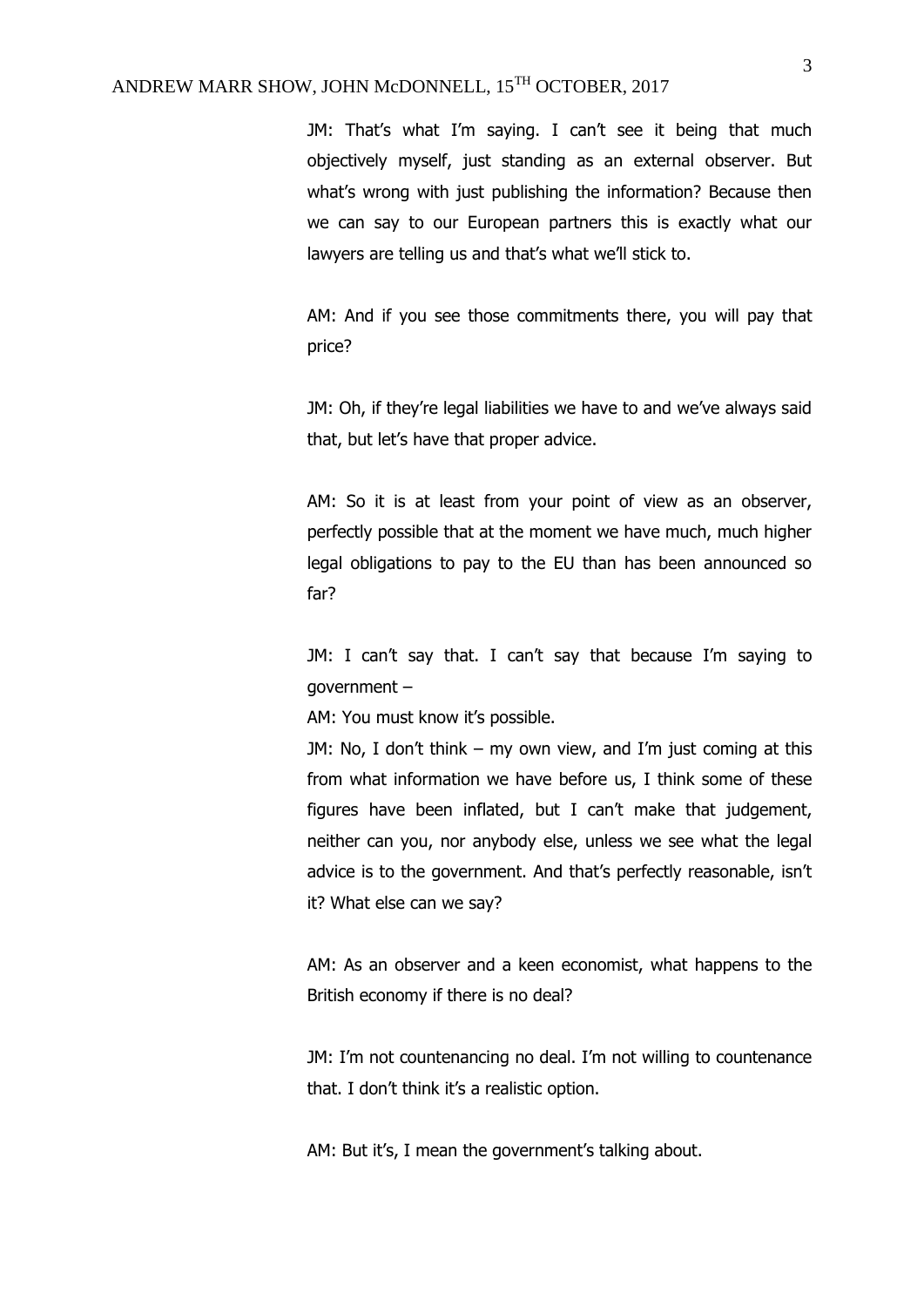JM: It's not going to happen.

AM: They're talking about it.

JM: There is not – I don't think there's a majority in parliament for no deal. I think on a cross party basis you'll see in the debates in the coming week the government will get the message, there will be a deal.

AM: Are you saying that the House of Commons can stop the government from a no deal situation?

JM: I don't believe there's a majority in the House of Commons for a no deal and I think the government needs to recognise that.

AM: But there is no vote on that in the House of Commons. The government can negotiate what it wants.

JM: Well when we amend the legislation, which I think we will, I think there's a majority to do that, to have a meaningful vote is what we've said all the way along, we'll be able to say to government whatever you're negotiating it will not be on the basis of no deal because the damage to this economy will be so great.

AM: Isn't this really, really bad negotiating skills? JM: No, not at all.

AM: You heard Richard Tice and he was saying if we haven't got a plan B, if we haven't got a way of getting out of it then they are just going to screw the screw tighter and tighter and tighter?

JM: Look, my background before I came into parliament I'm a trade union negotiator. I was Chief Executive of the Local Government Association with an office in Brussels. I negotiated in Brussels. You do not negotiate in this way or from any negotiation. What you say is what's our mutual interest and you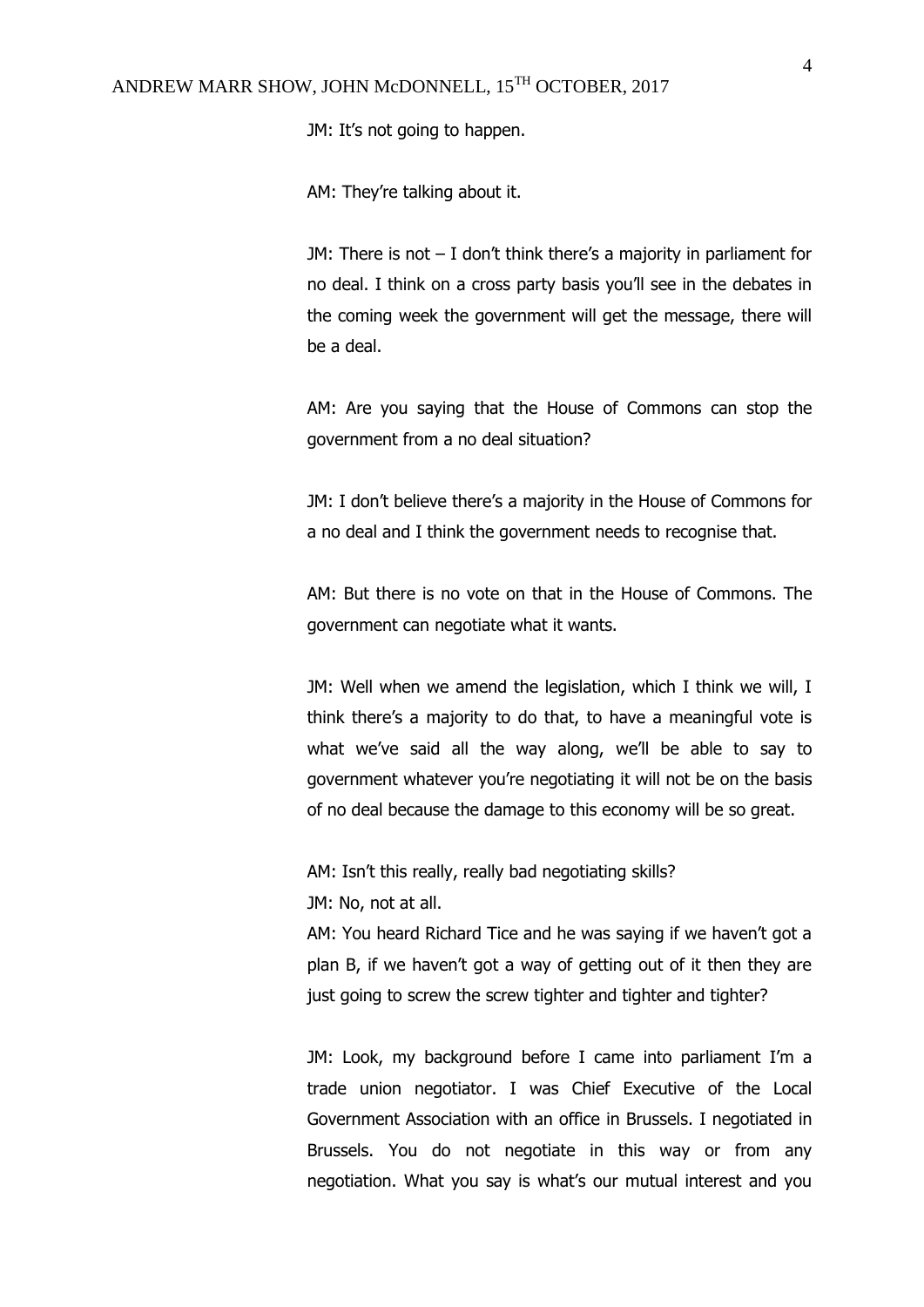have mutual respect and on the basis of mutual interest and mutual respect we believe we can get a decent deal, because our European partners are dependent on us as we are upon them for this deal working. It will damage them as much as us. We should not – this isn't about – let me just say this Andrew. I worry for our country as a result of what's happening within the Conservative Party. This isn't about negotiating with Europe, it's about fighting amongst themselves. If they can't negotiate a deal they should get out of the way and let us do it.

AM: But you can't stop this. I mean they are doing what they are doing.

JM: Parliament can. Parliament can. I don't believe – and you've seen in the papers today –

AM: How?

JM: Well they haven't got a majority to get through a no deal situation in power. We amend the legislation for parliament to have a meaningful vote that will force the government to negotiate and come to their senses and negotiate properly.

AM: And you're talking to Tory MPs about this right now, I assume?

JM: There are discussions going right the way across the House.

AM: And when are we going to see this vote because at the moment, as I said, the government are talking about no deal?

JM: Well exactly. Shall I tell you why we're not seeing a vote next week? Not because there's 300 amendments that have been put down, most of them by actually their own side, but because they're now negotiating with their own backbenchers on just how much they can get through. They're more interested in negotiating to save the party, the Conservative Party than they are in the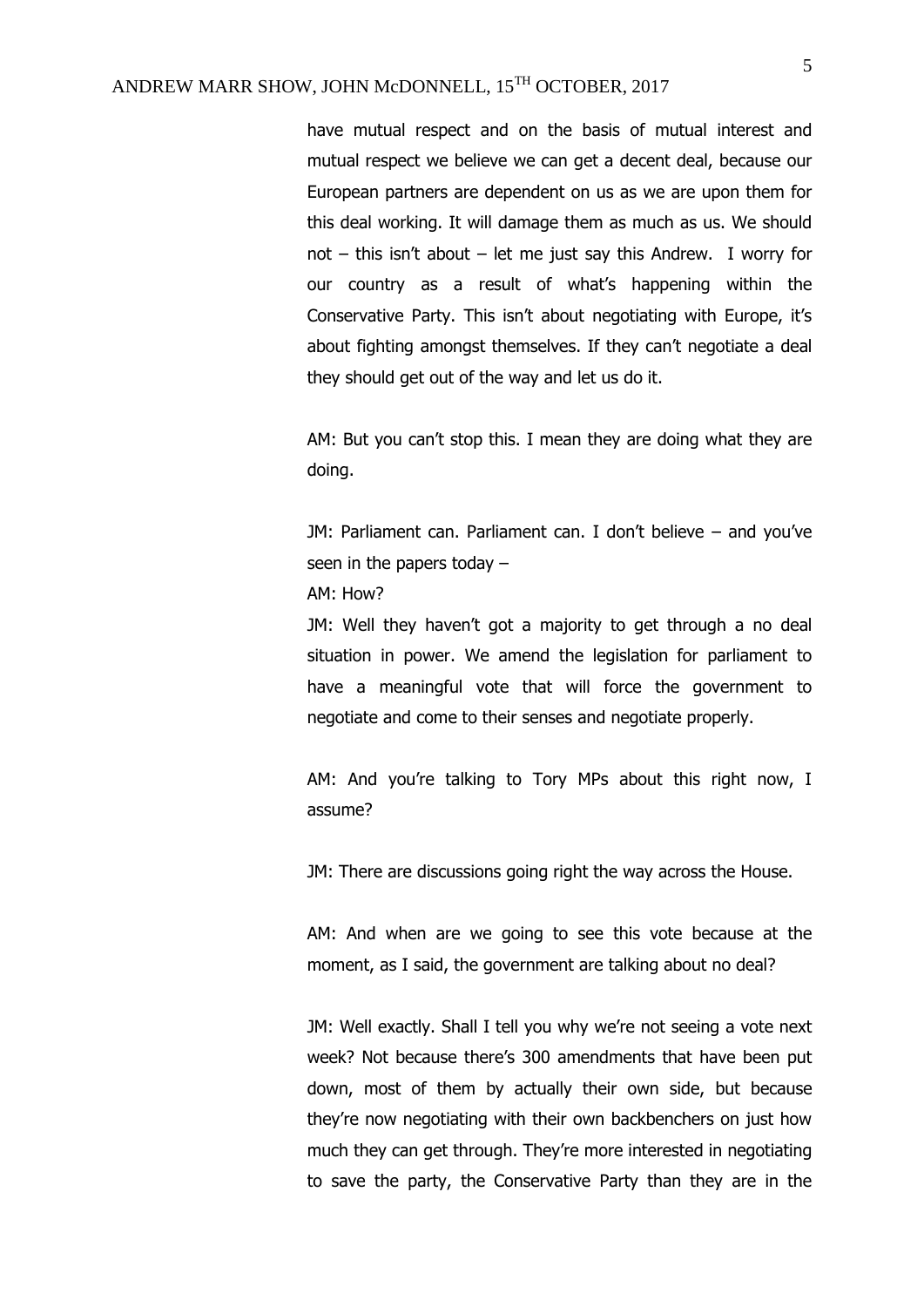interests of the country. That's why, that's why I think actually it is a disgrace. They should come to their senses, behave responsibly and look after the interests of the country.

AM: Let me just take one step backwards and ask you again because we can't know what's going to happen in these negotiations, we're not there. It is possible from what the government have said and from what Michel Barnier and Mr Juncker and others have said, that despite all the optimism we end up without a deal. I ask you again, what would that mean for the British economy?

JM: Well we've said, and you've seen in the papers today, it's not just me saying it, business leaders in particular, and trade unions so representatives of all sides of industry are saying this could be disastrous if we got to WTO rules. That's why we need a new relationship with the single market. I think, I genuinely think this, there are enough sensible people in the House of Commons to say this cannot happen. We cannot damage our country this way. That's why I think no deal's not an option. We've got to say to the Prime Minister, we've got to say to the Prime Minister, stop this squabbling now. These internal party conflicts have got to be put to one side in the interests of our country.

AM: Okay. You think this, you hope this, but you can't be sure what's going to happen next. Labour might very well come to power quite soon. You might be a Labour chancellor quite soon after a no deal scenario when the economy is in deep trouble because of that, in your view. In those circumstances do you look again at your plans? Do you reschedule your plans, do you drop some things, do you look again at your spending plans?

JM: We will deal with whatever mess the Tories leave behind. But I'm not willing to countenance no deal. I will work with anybody in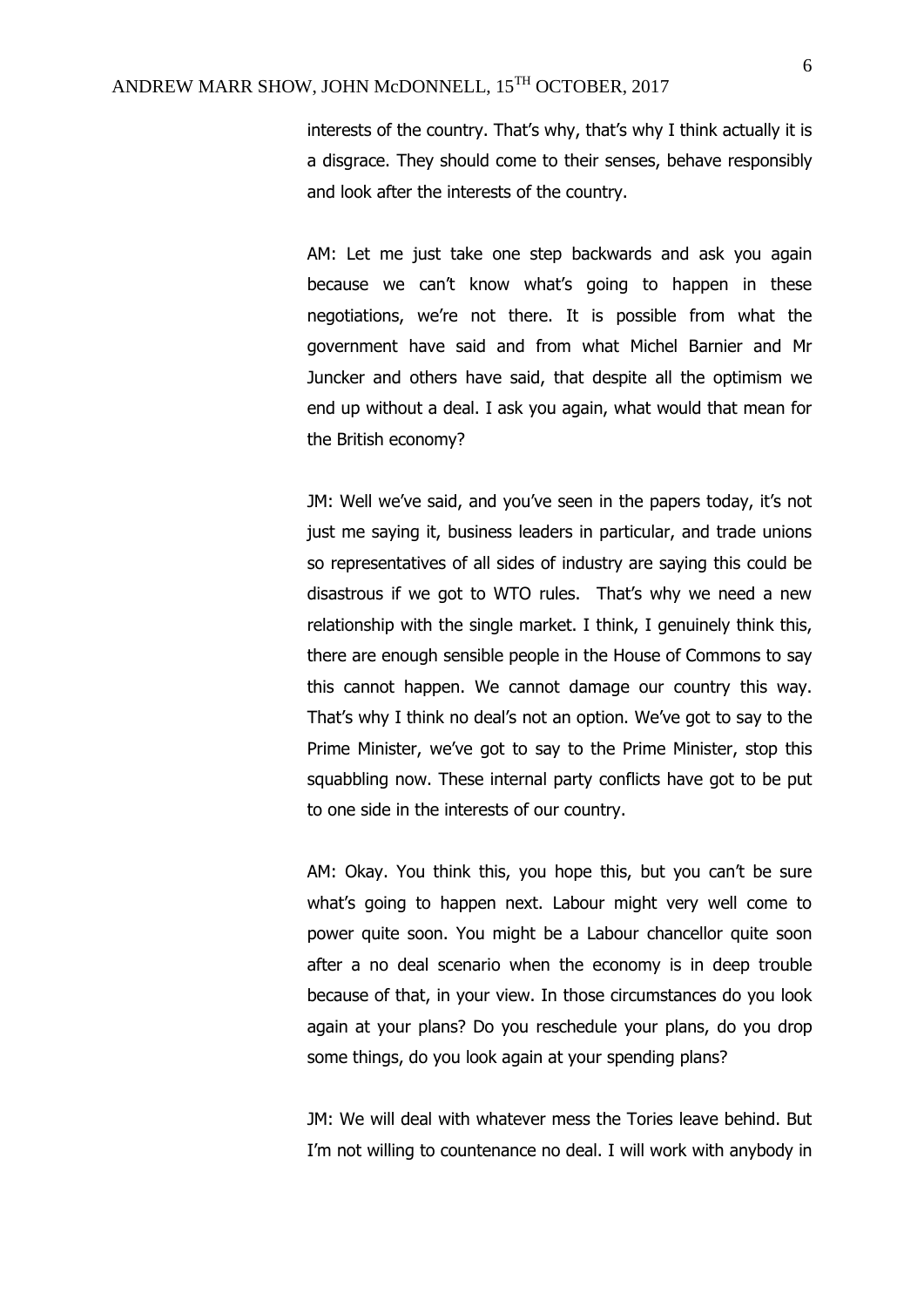## ANDREW MARR SHOW, JOHN McDONNELL, 15TH OCTOBER, 2017

parliament to secure a decent deal for our country. I will put aside any party interest in the interests of our country.

AM: You said at the Party conference that you're going to take back all those PFI deals. How much does that cost?

JM: I don't think it will cost us anything in the long run. Let me just finish this.

AM: I'm looking incredulous that's all.

JM: I know, I know. 190 billion is going to be paid out on these deals. We now  $-$  it's not just me saying this. Public Accounts Committee, National Audit Office are saying what bad deals they are.

AM: But you have to buy them back, don't you?

JM: Let me just finish this point. Larger amounts, up to 30% paid out in profits to these companies. We believe we can negotiate and we'll start a process of negotiating to bring those back. We don't believe – we think we'll save money as a result of this, it will not cost.

AM: You also said in that speech that you wanted to nationalise the construction industry.

JM: No, I didn't say construction. I said energy.

AM: On the Today Programme I think.

JM: No, sorry it was energy construction. It was misconstrued.

AM: Oh energy construction?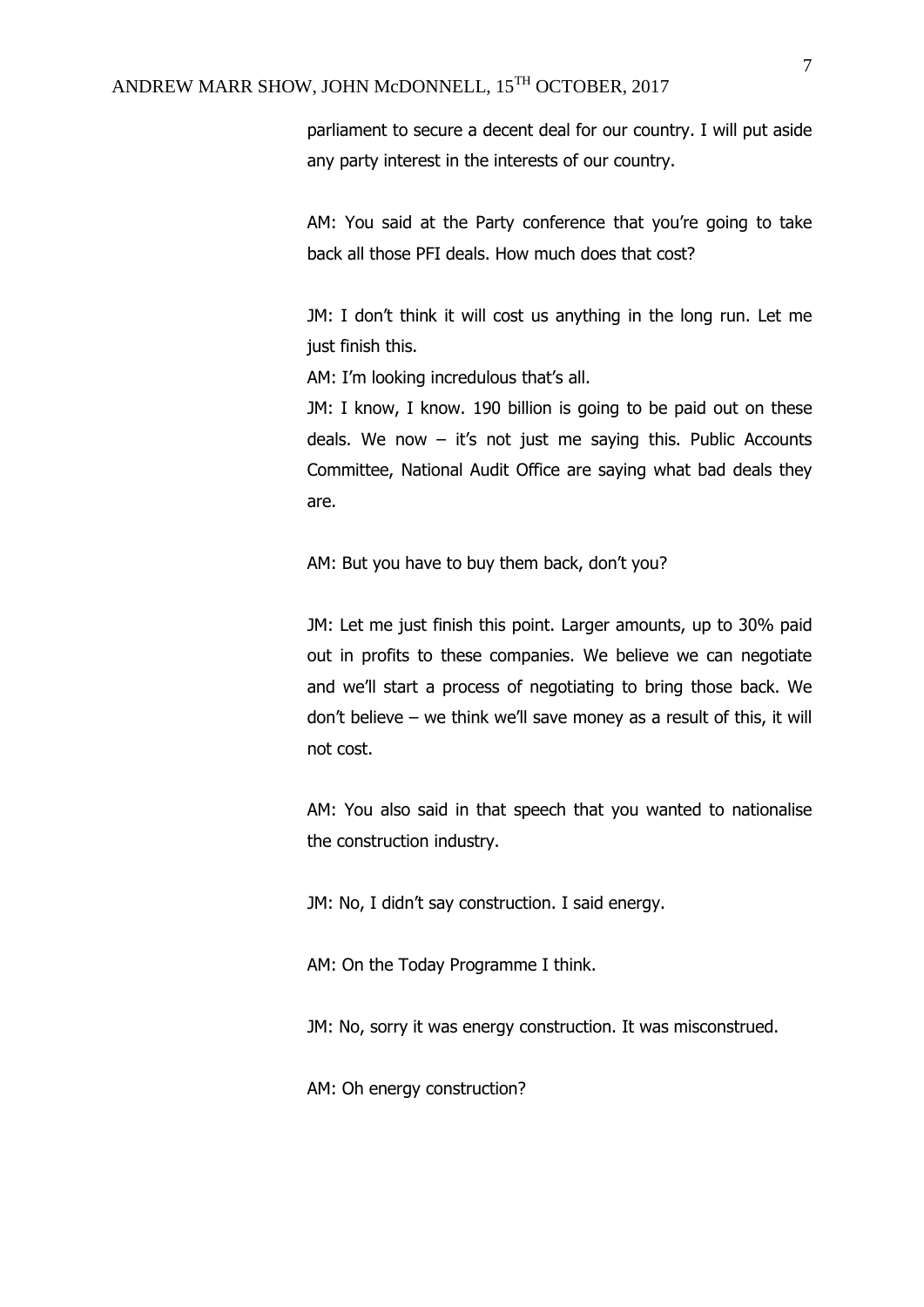JM: Yes it was, because what we're doing now is on the German model and Scandinavian model we want to rebuild our energy sector at the local level on alternative energy sources.

AM: You also mention a much, much bigger issue probably for the whole of the UK, the huge tech companies that are reshaping our lives, reshaping our economies, Amazon, Uber, Google, Apple and so forth and you have suggested that something must be done about them. Are you suggesting some kind of nationalisation of part of their assets?

JM: No. No what we've said is that we – it's called the Fourth Industrial Revolution and there's two big challenges that we now face in the long term. One is this fourth industrial revolution, the new technology that's transforming our lives and climate change. So what we've said is that we need to do what other countries have done, Germany, France, actually US, China, we need to invest in our infrastructure to enable us to be able to exploit that new technology in the interests of everybody. That's why we're setting up the National Investment Bank to work alongside these companies, but we will look at public ownership of new companies coming up, workers control.

AM: You raised the question of a run on the pound. Can I ask you how do you stop a run – JM: No I didn't. AM: You did. JM: It's interesting. AM: I've got the quote here. JM: Get the quote right.

AM: 'What happens if and when they come for us,' you said.

JM: I was asked the question –

AM: 'What if there is a run on the pound. What happens if there is this concept of capital flight?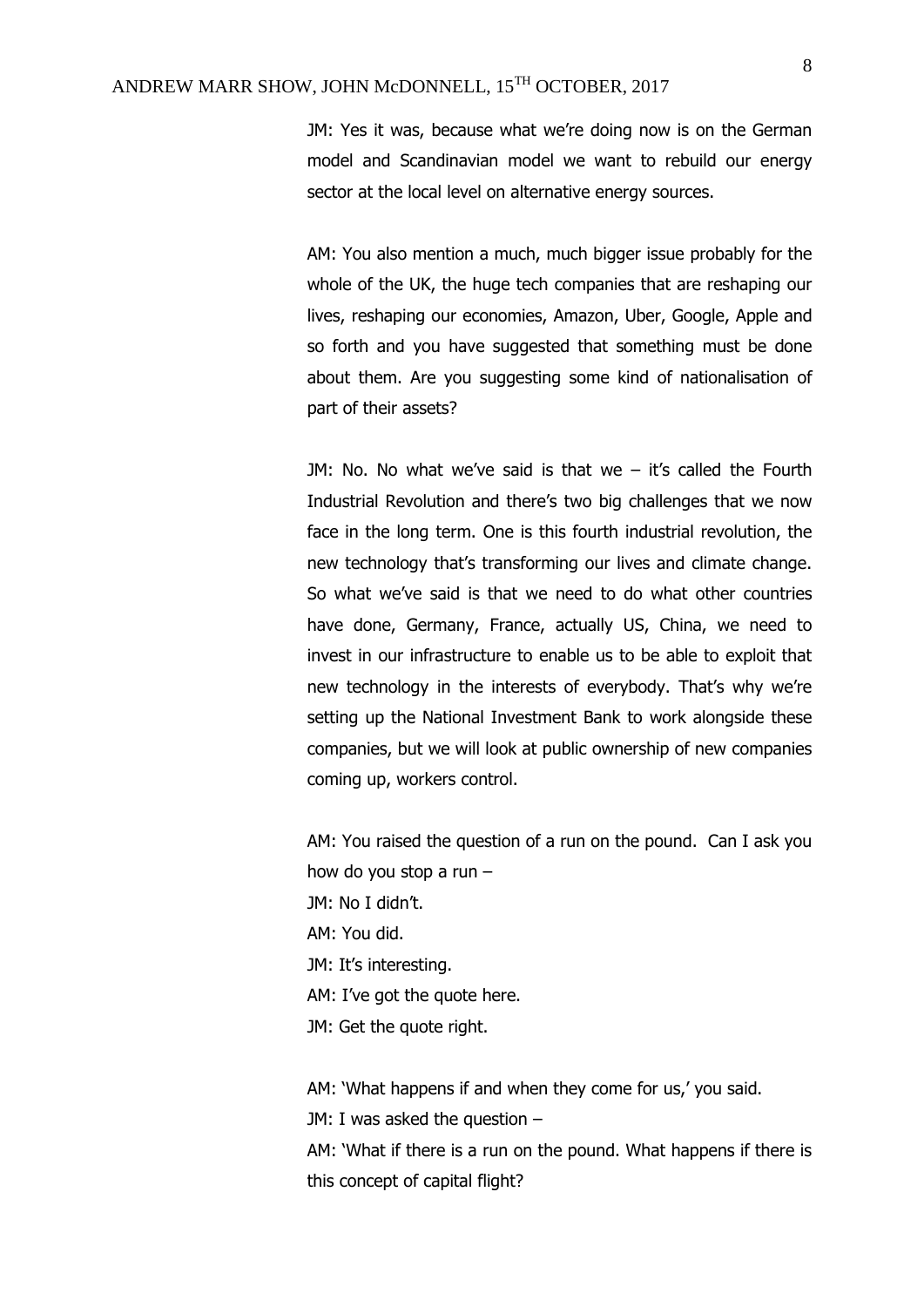I don't think there will be but you never know, so we've got a scenario plan for that.' That was the quote.

JM: The phrase you use is 'I raised the issue.' I didn't raise the issue, a question was put to me.

AM: Alright, you answered a question.

JM: Exactly and I said I don't think this is going to happen. I'm convinced it's not going to happen. I'll tell you why, 'cause I've been talking to asset managers for the last 18 months and what they're looking for is consistence  $-$  let me finish this point  $$ consistency and planned economy in terms of the way we're putting forward ideas.

AM: But you also said that you had a scenario to plan for it. JM: Of course we would, I said –

AM: So I'm asking you again, how do you stop it happening?

JM: You prevent it happening. That's the point I was making. What I said is when we go into government of course we'll make preparations for every scenario. But in talking to the people in the City and elsewhere and foreign investors, they're saying to us what we want is a government that's clear on where it's going, has a proper plan and sticks to it. That's what we'll do. They're coming to us for assurance.

AM: There are two ways of stopping a run on the pound, as I understand it. One, you can raise interest rates and two, you can impost capital controls.

JM: But we wouldn't have it.

AM: So we shouldn't worry about it at all, not gonna happen?

JM: Andrew, you've misunderstood. We've just had a run on the pound.

AM: Well it's gone down. It's not quite been a run on the pound.